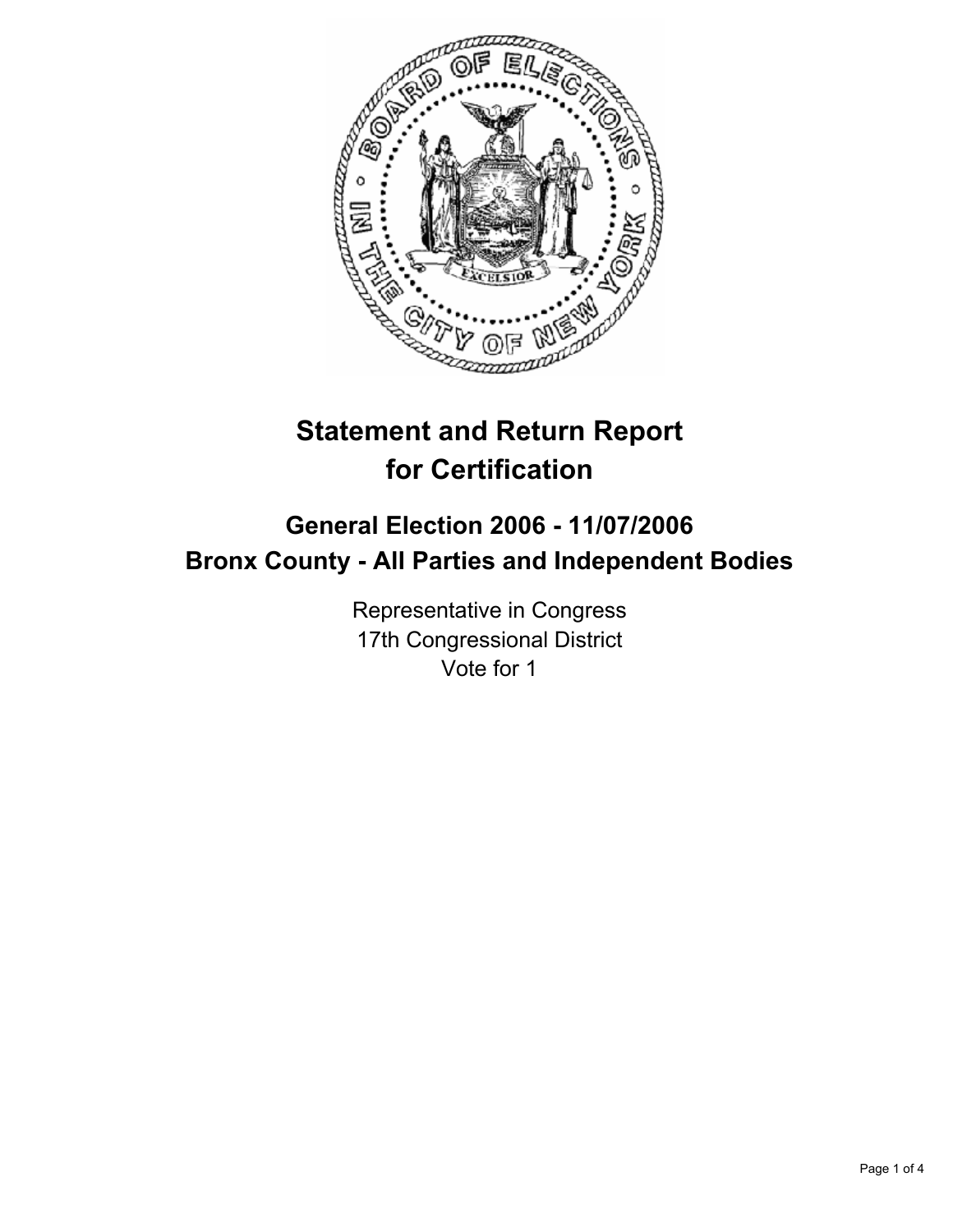

#### **Assembly District 78**

| PUBLIC COUNTER                   | 3,321 |
|----------------------------------|-------|
| <b>EMERGENCY</b>                 | 0     |
| <b>ABSENTEE/MILITARY</b>         | 75    |
| <b>FEDERAL</b>                   | 19    |
| <b>AFFIDAVIT</b>                 | 115   |
| <b>Total Ballots</b>             | 3,530 |
| JIM FAULKNER (REPUBLICAN)        | 242   |
| ELIOT L ENGEL (DEMOCRATIC)       | 2,482 |
| JIM FAULKNER (INDEPENDENCE)      | 37    |
| JIM FAULKNER (CONSERVATIVE)      | 39    |
| ELIOT L ENGEL (WORKING FAMILIES) | 133   |
| GONZALEZ (WRITE-IN)              |       |
| JOHN BRODERICK (WRITE-IN)        |       |
| <b>Total Votes</b>               | 2,935 |
| Unrecorded                       | 595   |

#### **Assembly District 80**

| <b>PUBLIC COUNTER</b>            | 3,795 |
|----------------------------------|-------|
| <b>EMERGENCY</b>                 | 49    |
| ABSENTEE/MILITARY                | 95    |
| <b>FEDERAL</b>                   | 25    |
| <b>AFFIDAVIT</b>                 | 86    |
| <b>Total Ballots</b>             | 4,050 |
| <b>JIM FAULKNER (REPUBLICAN)</b> | 244   |
| ELIOT L ENGEL (DEMOCRATIC)       | 2,809 |
| JIM FAULKNER (INDEPENDENCE)      | 33    |
| JIM FAULKNER (CONSERVATIVE)      | 56    |
| ELIOT L ENGEL (WORKING FAMILIES) | 235   |
| JOSEPH P. DIAFERIA (WRITE-IN)    |       |
| <b>Total Votes</b>               | 3,378 |
| Unrecorded                       | 672   |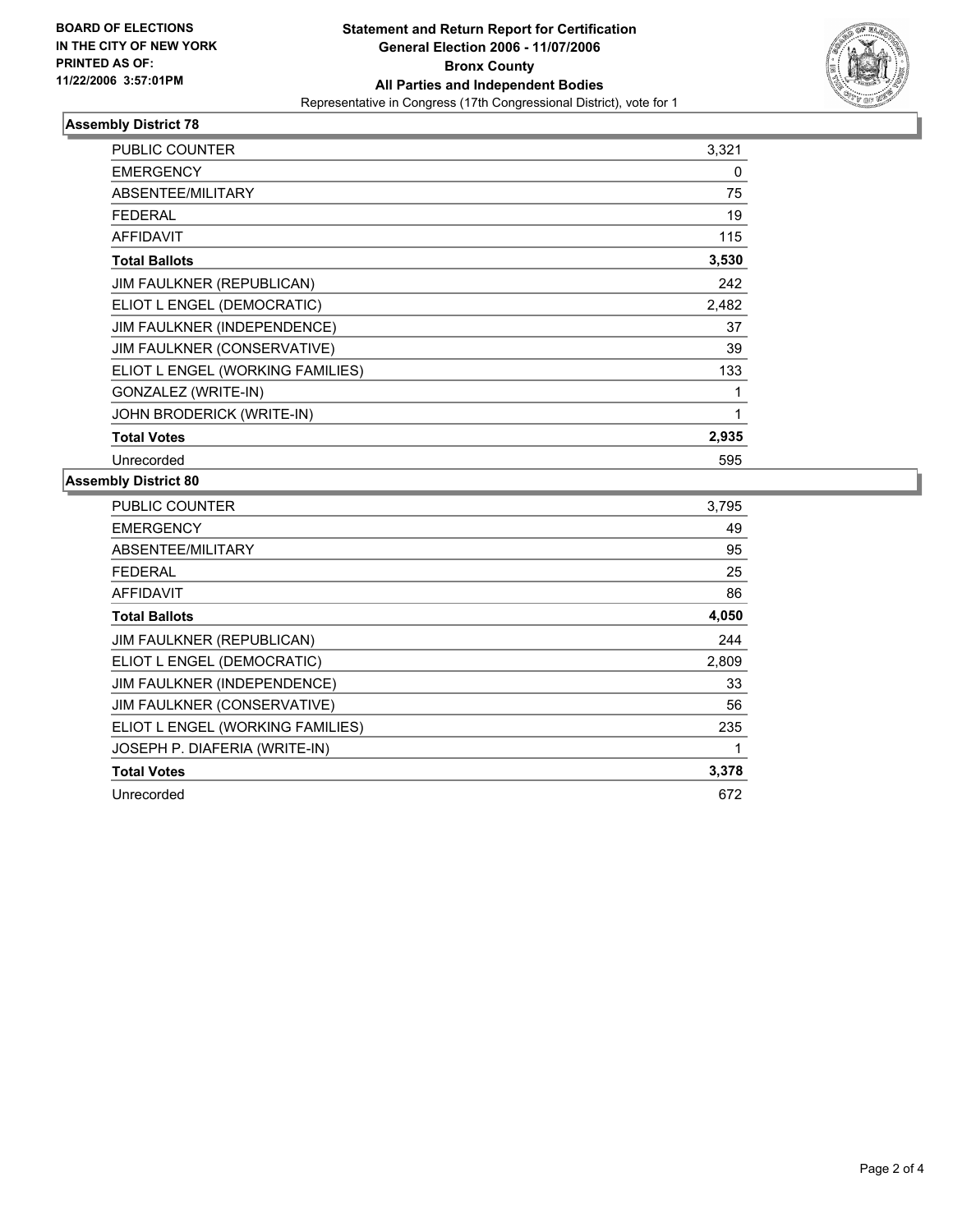

## **Assembly District 81**

| PUBLIC COUNTER                   | 22,272 |
|----------------------------------|--------|
| <b>EMERGENCY</b>                 | 114    |
| <b>ABSENTEE/MILITARY</b>         | 818    |
| <b>FEDERAL</b>                   | 250    |
| <b>AFFIDAVIT</b>                 | 510    |
| <b>Total Ballots</b>             | 23,964 |
| JIM FAULKNER (REPUBLICAN)        | 2,428  |
| ELIOT L ENGEL (DEMOCRATIC)       | 16,642 |
| JIM FAULKNER (INDEPENDENCE)      | 242    |
| JIM FAULKNER (CONSERVATIVE)      | 501    |
| ELIOT L ENGEL (WORKING FAMILIES) | 1,347  |
| BARBARA LYNN KAIL (WRITE-IN)     |        |
| GEORGE C. BURNS (WRITE-IN)       |        |
| SALLY DUNFORD (WRITE-IN)         |        |
| <b>Total Votes</b>               | 21,163 |
| Unrecorded                       | 2.801  |

#### **Assembly District 82**

| <b>PUBLIC COUNTER</b>            | 27 |
|----------------------------------|----|
| <b>EMERGENCY</b>                 |    |
| ABSENTEE/MILITARY                | 0  |
| <b>FEDERAL</b>                   | 0  |
| <b>AFFIDAVIT</b>                 |    |
| <b>Total Ballots</b>             | 27 |
| JIM FAULKNER (REPUBLICAN)        | 0  |
| ELIOT L ENGEL (DEMOCRATIC)       | 20 |
| JIM FAULKNER (INDEPENDENCE)      |    |
| JIM FAULKNER (CONSERVATIVE)      | 0  |
| ELIOT L ENGEL (WORKING FAMILIES) | 2  |
| <b>Total Votes</b>               | 22 |
| Unrecorded                       | 5  |

### **Assembly District 83**

| PUBLIC COUNTER                   | 16,874 |
|----------------------------------|--------|
| <b>EMERGENCY</b>                 | 36     |
| ABSENTEE/MILITARY                | 341    |
| <b>FEDERAL</b>                   | 48     |
| <b>AFFIDAVIT</b>                 | 452    |
| <b>Total Ballots</b>             | 17,751 |
| <b>JIM FAULKNER (REPUBLICAN)</b> | 489    |
| ELIOT L ENGEL (DEMOCRATIC)       | 13,541 |
| JIM FAULKNER (INDEPENDENCE)      | 139    |
| JIM FAULKNER (CONSERVATIVE)      | 101    |
| ELIOT L ENGEL (WORKING FAMILIES) | 582    |
| SHAWN C. HARDIE (WRITE-IN)       |        |
| <b>Total Votes</b>               | 14,853 |
| Unrecorded                       | 2,898  |